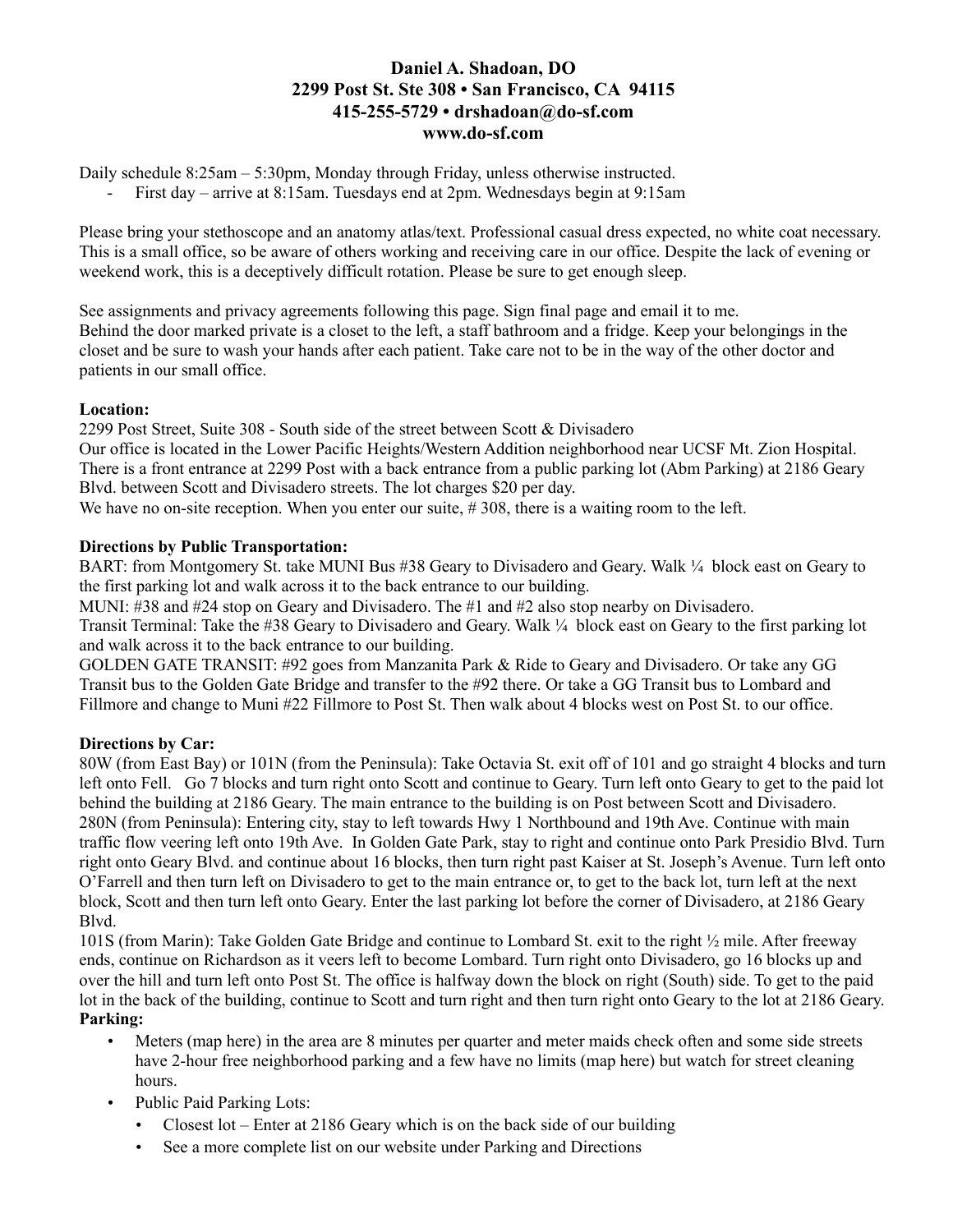### **Daniel A. Shadoan, DO 2299 Post St. Ste 308 • San Francisco, CA 94115 415-255-5729 • drshadoan@do-sf.com www.do-sf.com**

#### Overview of Rotation

### **Required Reading** (available on website)

- $\circ$  Foundations for Osteopathic Medicine, 2<sup>nd</sup> Ed. (Green cover) Chapter on Treatment of the Hospitalized Patient by Hugh Ettlinger. Download PDF from my website.
	- This will serve as our text for the two weeks. Read through it before we start to get an overview. It is dense so don't leave it to the last minute. We will cover topics from it during the rotation and your first presentation will be based on it.
- o "Right In My Own Backyard" chapter from Andrew Weil's Spontaneous Healing. Background information you should have.

### **Recommended References**

- o *An Osteopathic Approach to Systemic Dysfunction* by Kuchera and Kuchera
- o *Osteopathy in the Cranial Field* by Harold Magoun
- o *Cardiovascular Physiology Concepts* by Richard Klabunde –Respiratory-Circulatory Model
- o *Fundamental Anatomy* by Walter Hartwig Embryology Chapter

# **Major Topics**

- 1) Definition of Somatic Dysfunction how osteopathy works
- 2) Four Principles of Osteopathy and how we utilize them on a daily basis.
- 3) A red flag list of signs or symptoms (not diagnoses) in a typical musculoskeletal pain case: headache, neck pain, back pain, shoulder and knee pain, etc. (not including acute abdomen or chest pain) that would prompt further work-up. Include +/- 10 signs/symptoms.
- 4) Differential Diagnosis of common musculoskeletal complaints
- 5) Palpation including TART I
	- a. Tissue texture muscle, fascia, bone and fluid, etc.
	- b. Asymmetry (static) landmarks
	- c. Restricted ROM/motion testing– assessing junctions and specific joints both before and after treatment as a way to check efficacy and learn normal anatomy and function
	- d. Tenderness subjective
	- e. Inherent motions
		- 5.e.i. Breathing palpation throughout the body
		- 5.e.ii. Primary respiration membrane, fluid and bone/5 Phenomena
- 6) The Autonomic Nervous System anatomy of its relationship to the musculoskeletal system areas commonly impinged, autonomic reflexes, tone, use in diagnosis and treatment, etc. These should be covered in presentation.
- 7) The Respiratory-Circulatory model including lymphatics pumps and pathways
- 8) Creating a treatment plan for a specific visit and eventually for a course of treatment
	- a. Finding the area(s) of greatest restriction  $-$  Stiles Screen
		- 8.a.i. Differentiating primary (pathologic) from secondary (compensatory) lesions
			- 8.a.i.1. Local response only indicates compensatory lesion
			- 8.a.i.2. Global response indicates primary lesion
			- 8.a.i.3. No response indicates treatment failure
	- b. Relating somatic dysfunction to the pathophysiology of the disease process
	- c. Balanced Tension approach to treatment
- 9) How to maximize OMT learning on other rotations
	- a. While studying relevant anatomy to all rotations, add osteopathically important structures (fascia/connective tissue, bony attachments, innervation, circulation, etc.)
	- b. Emphasize palpation on all patients: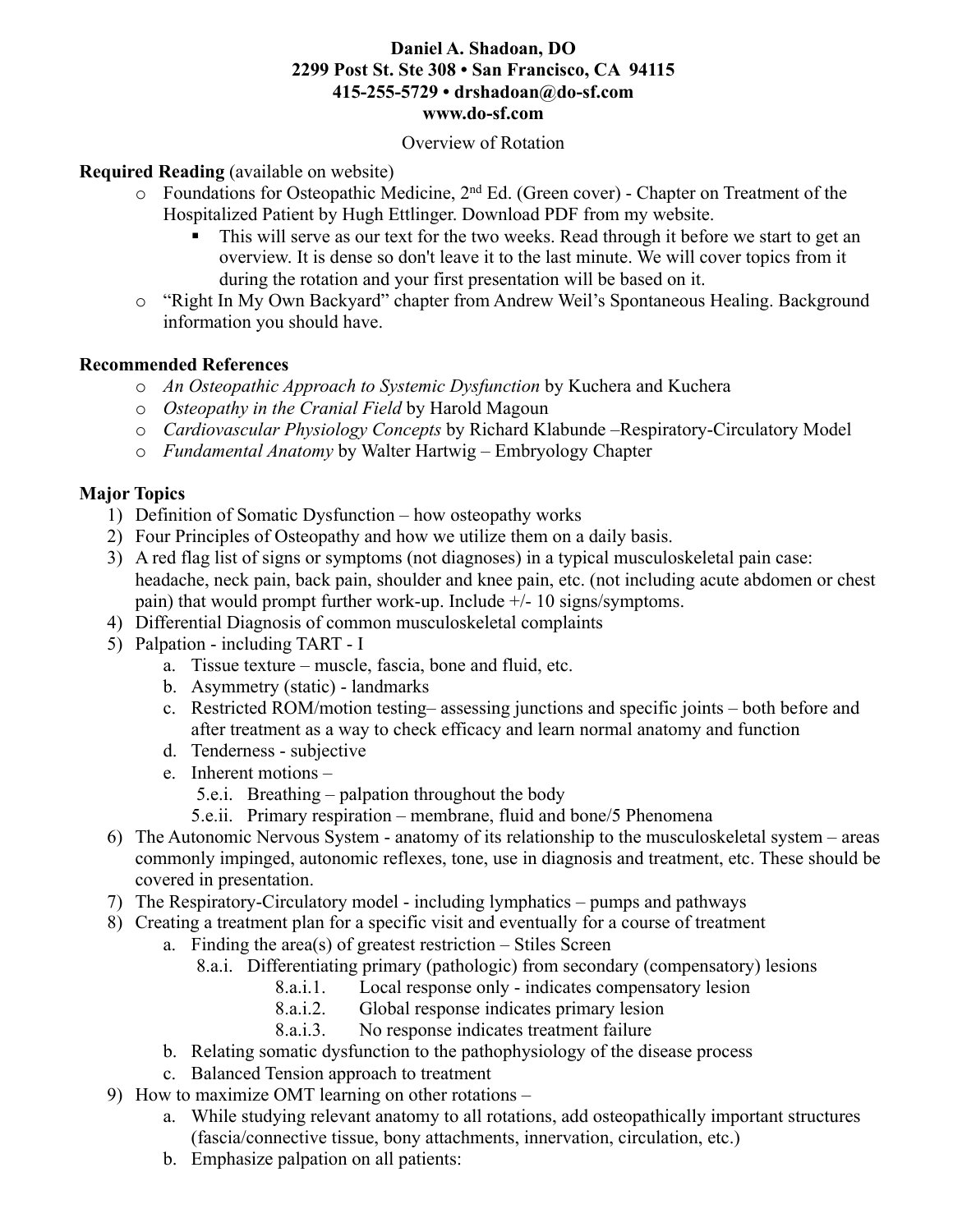- 9.b.i. Rapid screening structural on all patients and correlate with pathophysiology of disease process
- 9.b.ii. When no time for structural, choose one body part, region to assess on all patients (such as diaphragm one week, neck another, etc.)
- 9.b.iii. With time and permission to treat, always treat most restricted area based on rapid structural screen. Assess for response – none, local or global. Rescreen and treat next most restricted area. Treat until global relaxation occurs or time
- 10) Let me know if there is anything else you want to go over.

# **Assignments**

- 1) Prior to rotation, read Dr. Ettlinger's chapter at least once. See above
- 2) For the first day, review the definition of Somatic Dysfunction and the Four Principles of Osteopathy. Also review the bony attachments of the diaphragm and which organs/vessels directly touch it, pass through it or are very close to it.
- 3) For the second day, create list of Red Flags see above
- 4) You will give two formal PowerPoint presentations each Friday at lunch. They should be concise  $(\sim 30 \text{ min})$ , focused and yet complete. They should be geared toward a general medical/grand rounds type audience. The goal is to learn to speak clearly about our work in a medical language common to our conventional colleagues.
	- a. First one on the Autonomic Nervous System and Osteopathy using Dr. Ettlinger's chapter as your primary source. It should address how to use it in diagnosis and treatment with particular attention to anatomy and key musculoskeletal relationships. Do not teach OMT
	- b. Second one on a research study/journal article of your choice. Present like journal club. Please email me the article at least 2-3 days before your presentation so I can read it.
		- 4.b.i. Assess study design including subject selection, controls, outcome measurement, how it could be improved and what it does well. See article on Improving Journal Club Presentations.
		- 4.b.ii. As part of this assignment, review the research articles on my webpage and search PubMed for OMT articles published after this was last updated. Email me these articles, in the same format as my webpage including PMID, and a link to full text or abstract.
- 5) There will also be a multiple choice test at the end of the rotation
- 6) Please sign the following page and email it to me prior to the first day.

Suggested Further Reading for ongoing development after the rotation:

(Available from the Sutherland Cranial Teaching Foundation and the Osteopathic Cranial Academy) By William Garner Sutherland, DO:

- *Teachings in the Science of Osteopathy*
- *Contributions of Thought*
- By Rollin Becker, DO:
- *Life in Motion*
- *The Stillness of Life*
- By Andrew Taylor Still
- *Philosophy of Osteopathy*
- *Philosophy and Mechanical Principles of Osteopathy*
- *Osteopathy: Research and Practice*
- *Autobiography of A.T. Still*

By John Lewis

- *From the Dry Bone to the Living Man (see http://www.ATStill.com)*

See https://cranialacademy.org/events/cme/ for a complete list of OMT CME courses offered by the OCA, SCTF, OPC, AAO and other organizations.